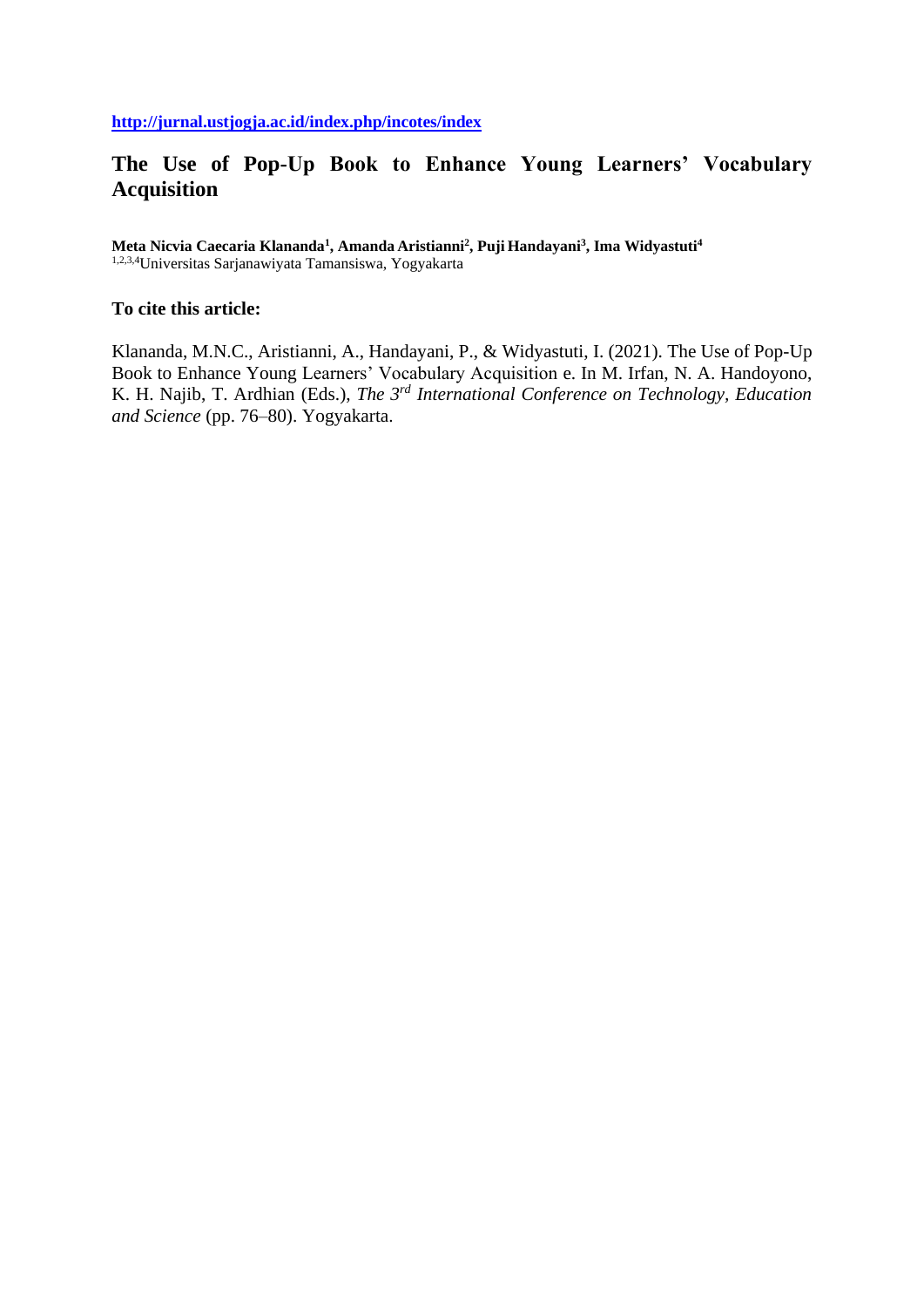**The 3rd International Conference on Technology, Education and Sciences**

ISSN: 978-602-6258-14-4

## **The Use of Pop-Up Book to Enhance Young Learners' Vocabulary Acquisition**

**Meta Nicvia Caecaria Klananda<sup>1</sup> , Amanda Aristianni<sup>2</sup> , Puji Handayani<sup>3</sup> , Ima Widyastuti<sup>4</sup>** 1,2,3,4Universitas Sarjanawiyata Tamansiswa, Yogyakarta <sup>1</sup>**[metaniccvia@gmail.com](mailto:metaniccvia@gmail.com)**

| <b>Article Info</b>    | <b>Abstract</b>                                                                                                                                       |
|------------------------|-------------------------------------------------------------------------------------------------------------------------------------------------------|
|                        | This research discussed about the use of pop-up book to teach English for young                                                                       |
| <b>Keywords</b>        | learners. The study aims to find out the implementation of Pop-up book to<br>enhance young learners' vocabularies acquisition. The research employs a |
|                        | qualitative research with a case study design. The participants were six students                                                                     |
| Pop-Up Book            | around 4-8 years old. The data were collected through observation. The data                                                                           |
| Young Learners         | were, transcribe, coded, analyzed and displayed in extracted data and tables.                                                                         |
| Vocabulary Acquisition | The result of the research showed that in enhancing the vocabulary acquisition                                                                        |
| ESA                    | on the marine creatures' topic, the marine creature Pop-up book was combined                                                                          |
|                        | with a storytelling which was delivered in ESA teaching procedure can help                                                                            |
|                        | young learners to enhance their vocabulary acquisition. The result of the                                                                             |
|                        | research shows that the 'dolphin' word was the easiest to be recognized and also                                                                      |
|                        | the most frequent. In addition, the teacher frequency utterances during teaching                                                                      |
|                        | them also give effect to young learners' vocabulary acquisition.                                                                                      |
|                        |                                                                                                                                                       |

**Keywords: Pop-Up Book, Young Learners, Vocabulary Acquisition, ESA**

#### **Introduction**

Teaching English to the young learner has different treatment from the adult. Generally, young learners only can keep their focus maximum of 20 minutes to learn. They will get bored quickly if the teacher does not make the learning process interesting. Interesting learning should be provided by the teacher to keep students' focus longer. Learning media can be one of the alternative ways to attract their attention. Media in teaching English for children helps the teacher to deliver the materials for students.

One of the learning media in teaching English for young learners is the pop-up book. A pop-up book is one of the creations from paper engineering that contain embossed pictures. When young learners open the book, it will display 3D pictures related to the lesson. The media also looks more real than common books because of the embossed pictures. The pop-up book had existed a long ago. However, it does not well-known as a good media because the price is expensive. Teachers can create the media as they want. It also can adjust with the material that will be taught. The attractive appearance of the pop-up book can attract young learners' attention and focus with the materials.

This kind of research is needed to enhance students' vocabularies especially young learners. Young learners have a good memory to recognize and memorize new vocabularies. Moreover, using pop-up book media as an interesting learning media will make students enjoy during the lesson. The embossed pictures inside the pop-up book are also interesting for young learners even they can touch the media to know the shape of pictures.

#### **Theoretical Approach**

One of the English skills that be taught to young learners is vocabulary. Vocabulary is the collection of words that an individual knows (T.Linse, 2005). Based on the statement above, it means the definition of vocabulary as words that people have to speak in English. Vocabulary can be considered as a significant aspect of learning English because people need in speaking English. According to (Irawa, 2017), Vocabulary is an essential aspect of language, in conclusion, teaching vocabulary is an activity about learning and introduce a new word to the students which has large advantages and also can help to improve students' English language. The young learner period is an appropriate opportunity to increase their vocabulary because they have good memorizing in that time.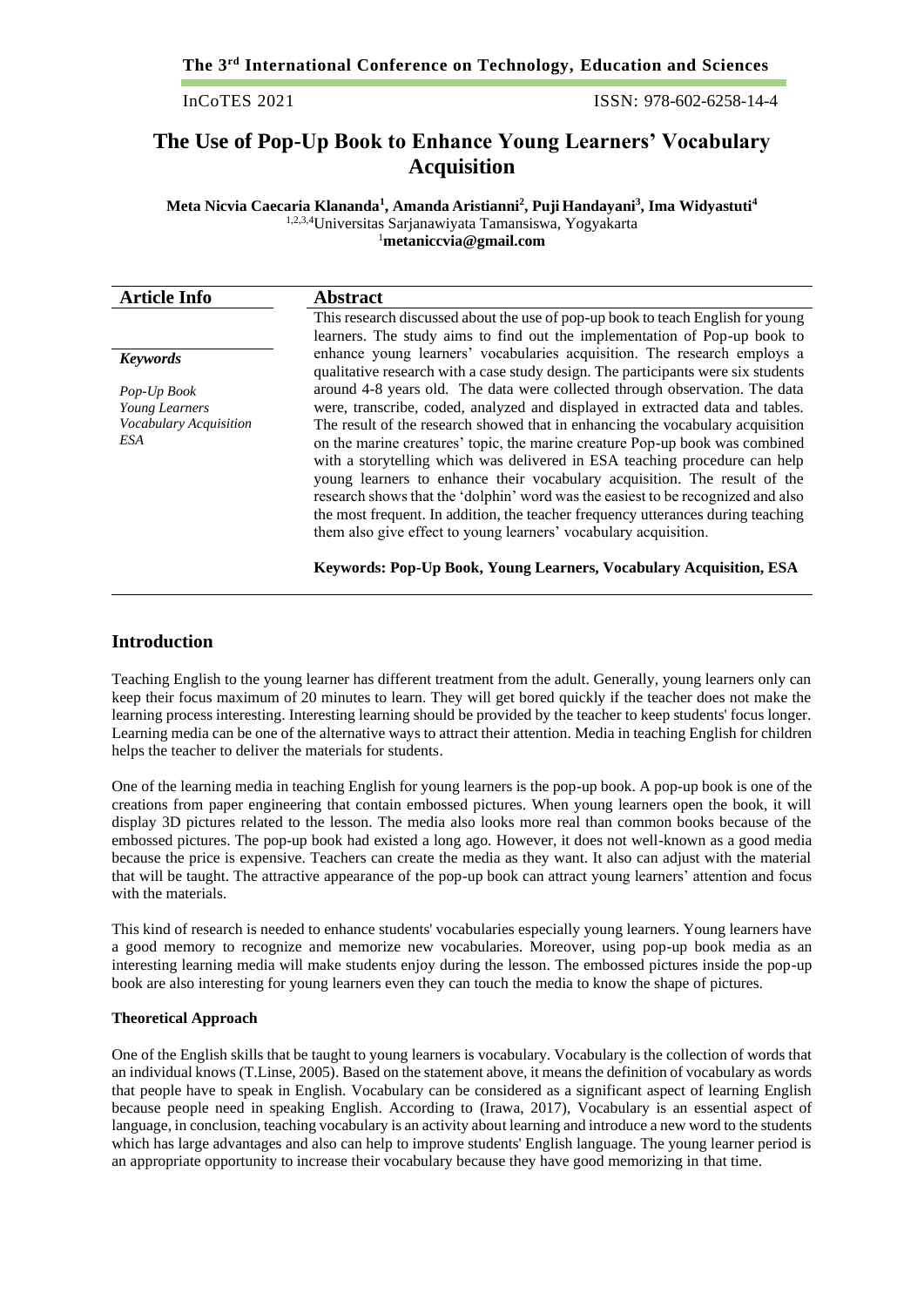Pinter (2011) divides young learners into three categories: Very Young Learners (age 3-6 years old), Young Learners (age 7-9 years old), and Older/Late Young Learners (age 10-12 years old) (Imaniah & Nargis, 2017). In this research, the subjects of study are included into very young learners and young learner categories. Their characteristics tend to have low concentration span, short memory, repetition, and revision is necessary, and love stories, fantasy, imagination, art, drawing also colouring.

#### *Teaching Procedure*

Teaching procedures is an ordered sequence of techniques in teaching activity (Harmer, The Practice of English Language Teaching 4th Ed., 2007). It is needed as significant component to arrange class activities. The procedure is begun from start until the end of class. There are several kinds of teaching procedures, two of them are (Harmer, 2007):

1. Presentation Practice Production (PPP)

The procedure was divided into three parts (P). The first P is Presentation where firstly finds out how much of the target language (for example grammar or vocabulary to be taught) which the learners know. The second P is Practice, where the learners given controlled practice of the target language. It can be in the form of oral exercise, targeted at the individual students, or in the form of worksheets during early stages. The last P is Production, where the learners start to produce language freely. For example, when the teacher asks for playing role play assignment as same as example above then ask them to arrange the dialogue freely.

2. Engage Study Activate (ESA)

ESA is teaching method that allows more flexibility but still use the same basic structure. Engage is element that uses to attract learners with the lesson. The teacher usually gives an introduction about the class activity to make the learners know the material. While studying is the main lesson which teacher explains the material; activate is the last activity which defined as part to make sure young learners' memories about the lesson. In this research used straight arrow types.



**ESA Straight Arrows sequence** 

Figure 1. Straight Arrow ESA

It is variation which consisting of the teacher following the sequence: Engage, Study, and Activate. It is the appropriate teaching procedure for teacher who had known the learners' necessary. The teacher can prepare the materials first also for the beginning of class which she should build comfortable atmosphere for learners.

#### **Method**

The present study design is a case study. A case study is considered by some researchers to be a part of the qualitative research-a type and, sometimes, a method or scientific approach (Starman, 2013). It means that case study can be defined as qualitative research-type which uses scientific approach in the implementation. According to Given (2008), a case study is a research approach in which one or a few instances of phenomenon are studied in depth (Given, 2008). Based on the explanation, the case study is conducted to study a particular case or phenomenon in detail. It aims to identify possible problems which existed and how the effect to the result of research. The participants of research was six young learners aged 4-8 years old.

#### **Data Collection Techniques**

The research used observation as the data collection technique. Observation is the method to observe and describe the behaviour of the subject. The researcher did observation to collect relevant information and data of the study. There were three kinds of observation types.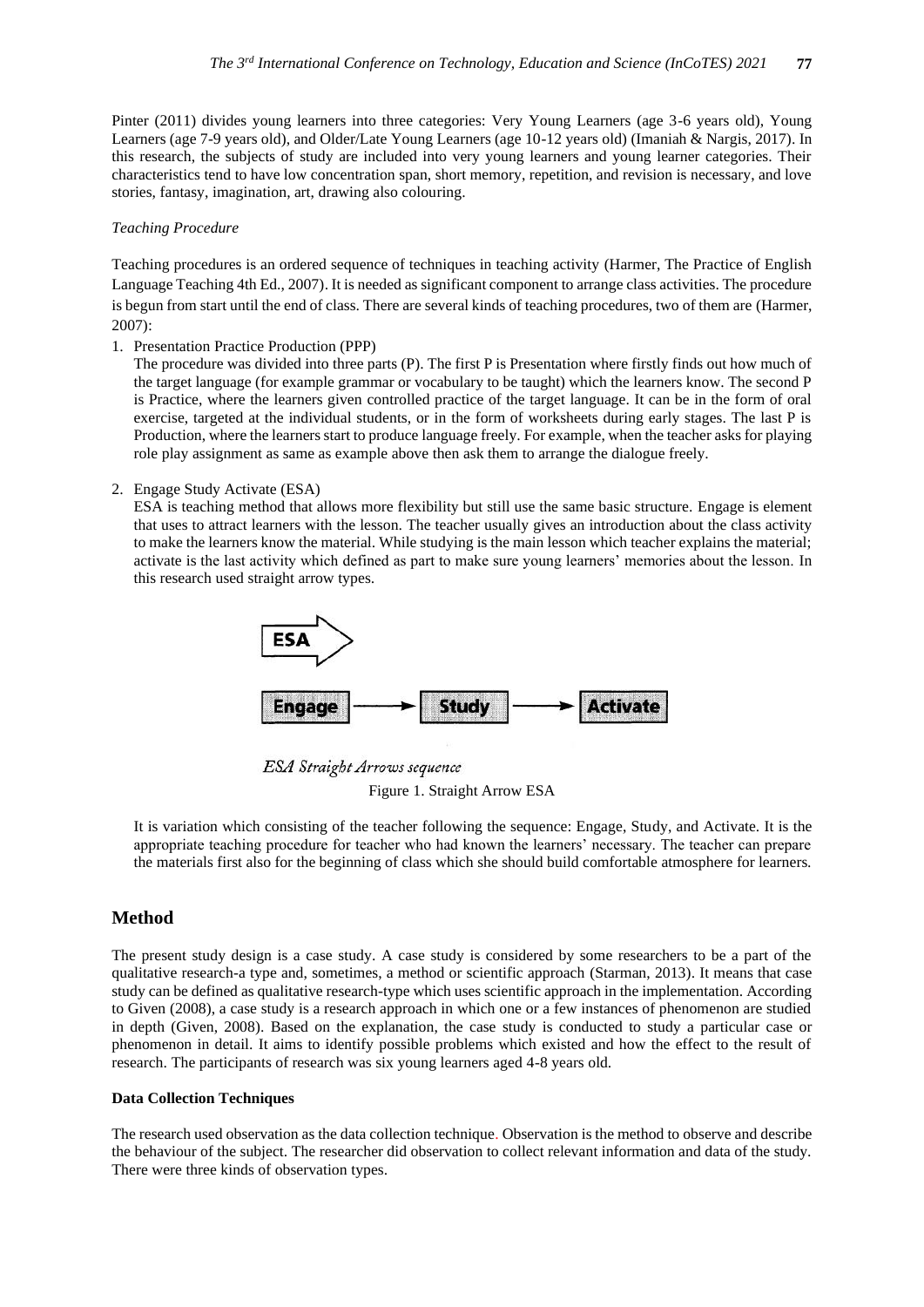#### 1. Controlled observations

In the observation, the researcher avoided direct contact during observation but participants were still aware of being observed. The researcher had the authority to decide the place and time to do observation would take place.

2. Naturalistic observations

Instead, in the natural observation participants were not aware of being observed. Therefore, they tended to do spontaneous behaviour in open or natural surroundings. The researcher recorded all the participants' behaviour and observed them in their natural situation.

3. Participant observations

Participant observation was considered as naturalistic observation because had similarity. The difference was the observer joined with the participants and became a part of the group. The researcher participates in the activities to study their behaviour. The observation could be done by Overt or Covert. Overt was when the researcher asked permission and admitted real identity and the purpose while for covert researcher did not tell the truth about the identity and the purpose of the activity.

This research used participant observation that was done by overt. The researcher joined in the participants' activity as a teacher and used real identity. The purpose also had been explained to participants' parents.

#### *Data Analysis Technique*

The data gained from the observation were analysed qualitatively. Qualitative data analysis methods were divided into three stages (Huberman, Miles, & Johnny Saldana, 2014). Those are data condensation, data display, also the conclusion, and verification.

## **Results and Discussion**

In this chapter, the researcher discusses the results of the current study that are divided into two sub-chapters. Those sub chapters are set based on the analysis of the research questions: the implementation of Pop Up book and the effectiveness of applying Pop Up book to enhance the young learners' vocabulary acquisition.

In this researcher applied ESA (Engage, Study, Activate) in the teaching procedure. ESA is elements for successful language learner which combine 3 activities in the one implementation. As the learners may give different respond for different stimulation in learning.

1. Engage

Engage is the first step in Harmer's theory in order to give stimulation for learners. Here are some observable points on the current study; greeting, self-introduction, pray, and introducing the learning activity. 2. Study

The second stage was study. According to Harmer (2007) study activities are those where the students are asked to focus on the *construction* of something, ... (Harmer, 2007). Based on Harmer's theory, study stage is when teacher gave the material to the learners. In this research, the lesson was talking about the introduction marine creature by Pop-up book through story telling technique. The study stage was divided into several parts as follow: introducing the title of the story, introducing the marine creature, introducing the story.

3. Activate

The last element is activation which describe as exercise and activities that designed to get students using language as freely and communicatively as they as can (Harmer, 2007). Activate element was a stage that expected the learners to use their language within learning. It aimed to give the learners rehearsal opportunities using the language.

#### **The English Acquisition on Marine Creature using Pop-up Book**

In the second sub-chapter discussed the English acquisition on marine creature using pop-up book related to the research question in the first chapter. This research had 6 participants which were young learners around 4-8 years old to measure the effectiveness of pop-up marine book to enhance learner's English acquisition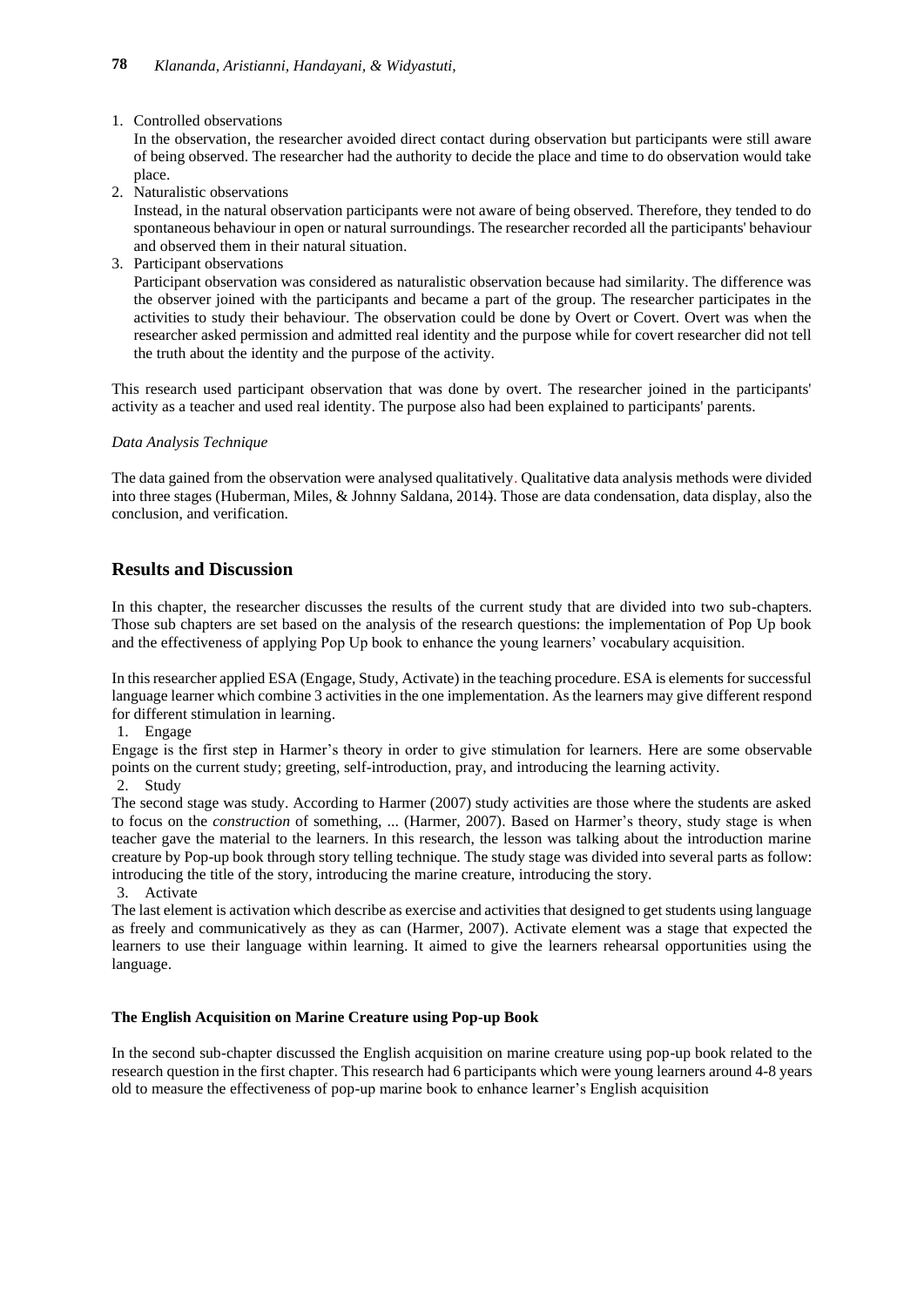|              | RM      | AT     | АP         | $\mathbf{C} \mathbf{N}$ | PK         | SF         | <b>Frequency</b> | Percentage |
|--------------|---------|--------|------------|-------------------------|------------|------------|------------------|------------|
| Dolphin      | 6       | 6      | 6          |                         | 6          | 6          | 37               | 37,4 %     |
| Turtle       |         | 4      |            |                         |            |            | 13               | 13,1 %     |
| Crab         | 4       |        |            | 4                       |            |            | 22               | 22,2 %     |
| <b>Shark</b> |         |        |            |                         | 4          |            | 18               | 18,2%      |
| Octopus      |         |        |            |                         |            |            | Q                | 9.1 %      |
| <b>Total</b> | 17      | 19     | 15         | 18                      | 16         | 13         | 99               |            |
|              | (17,3%) | (19,4% | $(15,3\%)$ | (18,4%)                 | $(16,3\%)$ | $(13,3\%)$ |                  |            |

Table 1. The English acquisition of Marine Creature

From the data above, learners had uttered 'dolphin' 37 times (37,4 %), 'shark' 18 times (13 %), 'octopus' 9 times (22,2 %), 'turtle' 13 times (18,2 %), and 'crab' 22 times (9,1 %).

The table also showed that the most active learners were AT which mentioned 19 times marine creatures without any clues. The second place was CN that mentioned 18 times, the third was RM with 17 times utterances, then PK with 16 times utterances, the last was SF with 13 times utterances. Researchers got the result that 'dolphin' was the most name uttered by learners while octopus was the least. The difference of utterances frequency happened because teacher more focused and emphasized the word 'dolphin' to learners. The teacher wanted them to remember the main character. Moreover, 'dolphin' also became the first marine creature that learners knew in the pop-up book.

#### **Conclusion**

The conclusion consisted of two answers from research problems about the implementation of marine creature Pop-up book and the explanation of the young learners' performance on marine creatures' vocabulary acquisition. The implementation was started with the English vocabulary introduction specifically marine creatures by using a pop-up book through Engage, Study, Active (ESA) procedure. However, in the Activate element, the learners were not be able to use the vocabulary taught yet. Nevertheless, they had been capable to recognize the vocabulary when reviewing.

The learners' ability to mention the marine creature names in the research became the material for marine creature vocabulary acquisition. The result shows that AT becomes the young learner who gets the highest of the English acquisition percentages. From 5 marine creatures, the word 'dolphin' constituted the easiest name to be recognized by learners while octopus became the most difficult to be was recognized. One of the possible causes because 'dolphin' become the word which mentioned firstly on its cover and the most frequently uttered word utterance by the teacher.

#### **Recommendations**

Based on the following research, the researcher expects there will be next research related with the same theme. The future researchers who are interested to use pop-up book as learning media can create innovation during teaching English. Pop-up had existed a long time ago and been proven to help learners to learn. In additional, Popup book also can be combined with many learning media such as song, games, audio sound, so on. Those combinations will be good learning media which can enhance learners' English ability through interesting method.

#### **References**

- Fojkar, M. D., Sakela, J., & Kovac, P. (2013). A Study of the Use of Narratives in Teaching English as a Foreign Language to Young Learners. *English Language Teaching*, 26.
- Given, L. M. (2008). *The SAGE Enclyclopedia of QUALITATIVE RESEARCH METHODS.* London: Sage Publication.
- Harmer, J. (2007). *How to Teach Engish.* China: Pearson Education Limited.
- Harmer, J. (2007). *The Practice of English Language Teaching 4th Ed.* PEARSON Longman.